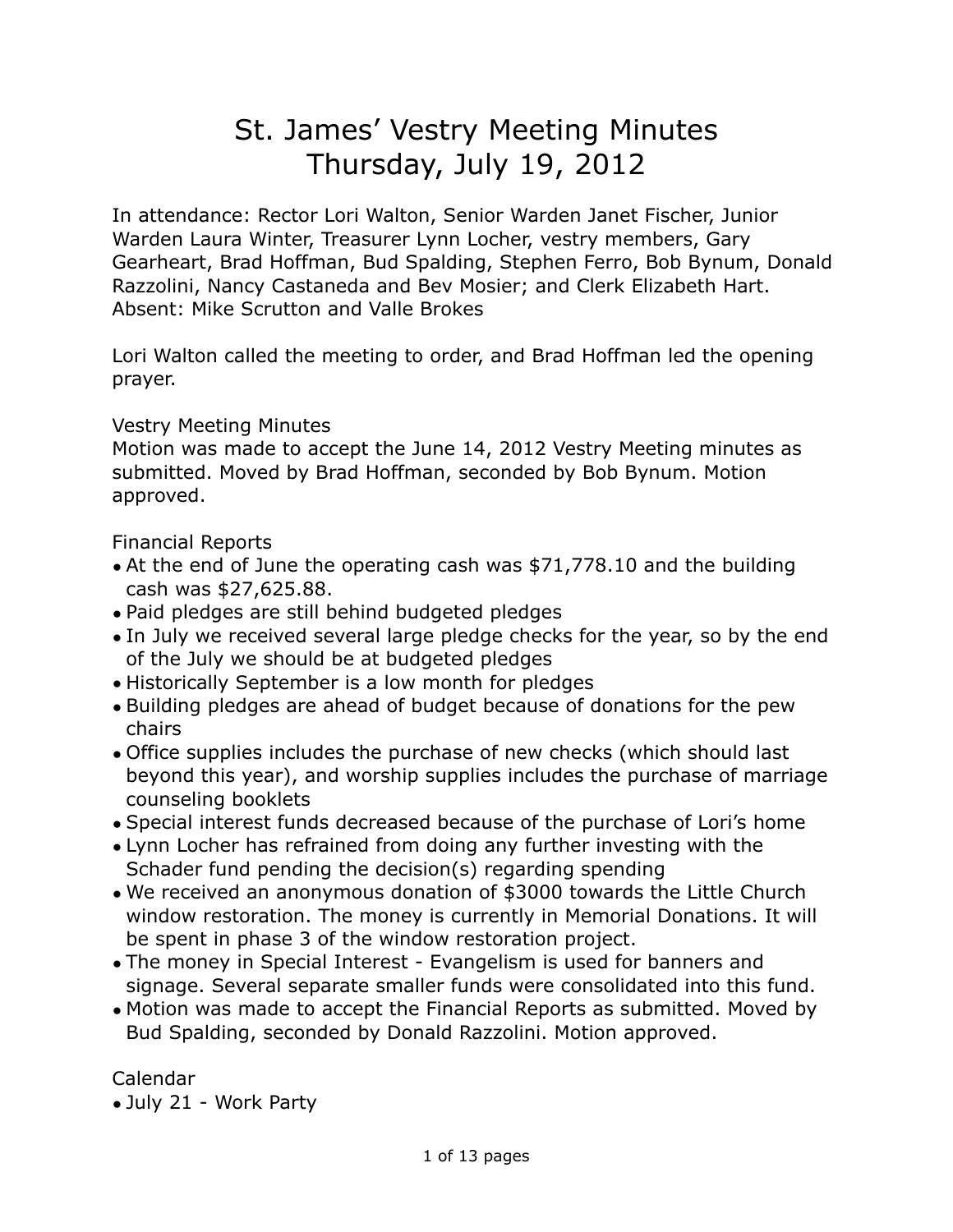- July 22 St. James' Day, one service at 10am. Set-up at 8:30am.
- July 26-29 Men's trip
- July 30-August 3 Vacation Bible School
- August 9 Vestry meeting
- August 12 St. James' preparing lunches for Sacred Space
- August 19 Lori presiding at Sacred Space

# Schader Fund Allocations

- It was decided that it would be better to wait until we get the report regarding the Little Church before deciding on allocations. We should have the report by the next vestry meeting.
- However, we do want to carpet the Big Church. We should get the process started so that it can be done before Christmas.
- Brad Hoffman of Facilities is willing to take on the carpeting project, and arrange for bid(s) and samples.
- We would like the company that did the chairs to put in a bid for the carpet - the assumption being that they will have samples that will match the chairs.

Patio Update

- The patio is done!
- There will be settling of the sand over time. There is a special sand that we will need to spread over the patio every 3 to 6 months to fill in where the sand settles.
- There is a one-year warranty on the work done.

Parking Lot Update

# ST. JAMES PARKING LOT

The tentative Schedule for repairs to the Parking Lot has been made between Saint James and Black Diamond Paving. The tentative schedule is:

- Wednesday, August 8: The Concrete Work, Rear Entrance, In front of Trash Bin, front corner next to Harbor Lights. There will be restricted access to Parking Lot and to Office
- Tuesday, August 14: The Parking Lot near the office will be repaired, and the lot re-striped. Parking may be limited at best and possibly not available in St. James parking lot.
- Monday, August 20: Clean and Fill Cracks Parking will be restricted
- Thursday, August 30: Entire Lot will receive seal coat. No Parking anticipated.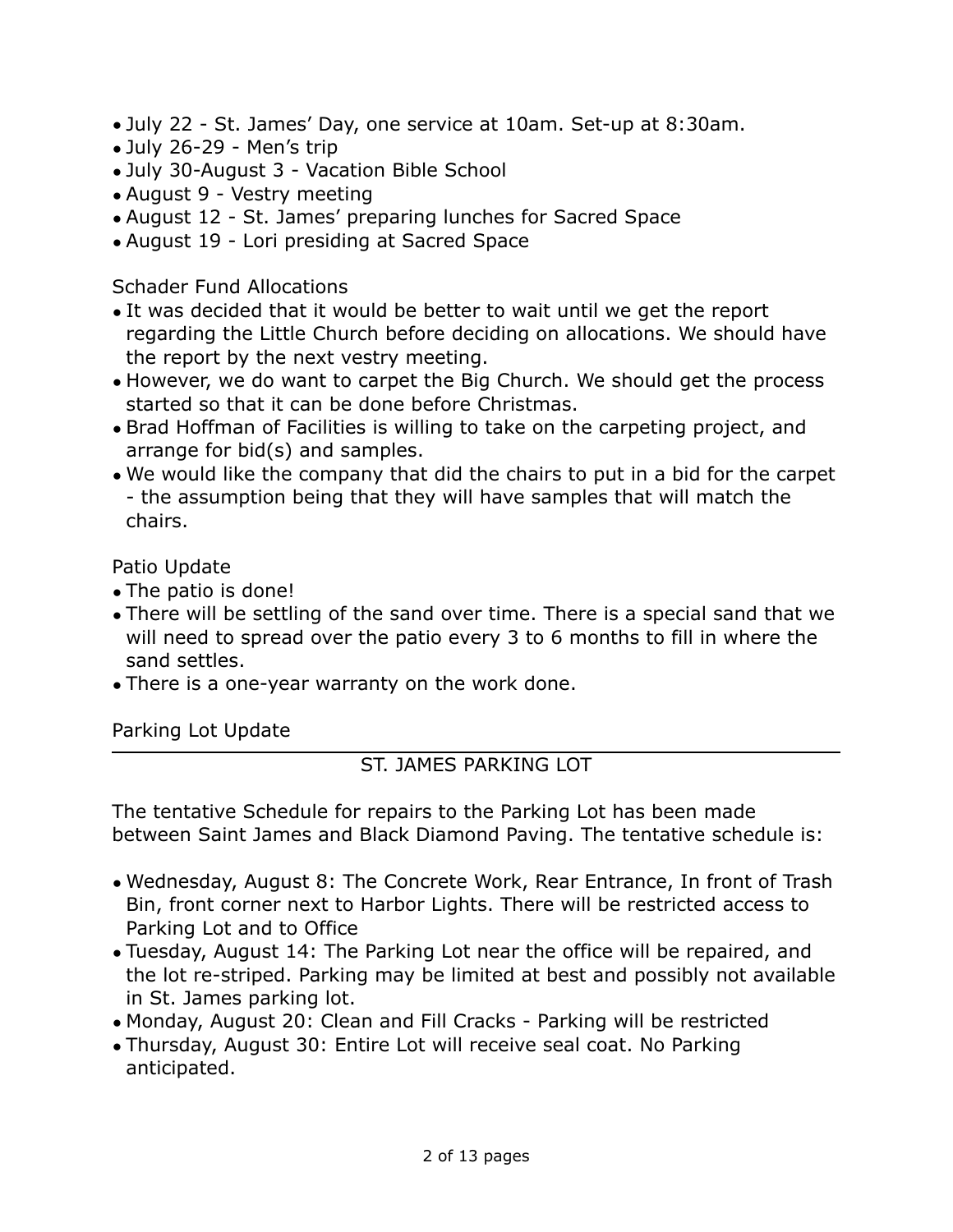This is the tentative schedule as it has been set up. As is always the case, there may be minor changes. We will make every effort to keep the parish informed and current. We encourage everyone to read the weekly news bulletin and to watch for written directions.

There will be a change in the parking arrangements. In order to adhere to Federal ADA regulations, two of the Handicapped Parking sites will be relocated to the front of the Churches, and the two existing spaces will be given another special designation. .

Your Facilities Vestry Cluster

- Will be contacting St. James' Park, Harbor Lights, and Allied Waste to make arrangements while the work is being done
- There will be an article in the Window referring to the parking lot repair schedule.
- There will also be an article regarding the Facilities calendar in the Parish Hall that shows starting and expected completion dates of the various projects on the campus. Please check the calendar before scheduling events.
- Two of the handicapped parking spaces will be relocated to the front of the church. The two spaces near the office that were formerly handicapped spaces will now have a different special designation - seniors parking or something along those lines.
- We need to know in advance regarding check(s) for payment.

Purchase of New PC for the Volunteer Office

- There are 2 computers in the Volunteer Office: one for the treasurer and one for the volunteers who do counting, endowment, membership, etc. The volunteers need a new computer.
- Bud Pearson has located a refurbished PC and monitor for \$335.00
- We had budgeted for the computer in the IT & Website line item, so we have funds to pay for it.
- Motion was made to approve up to \$350.00 for purchase of a refurbished computer for the Volunteer Office. Moved by Bev Mosier, seconded by Brad Hoffman. Motion approved.
- Next step technology-wise is to network some of the databases

2011 Endowment Fund Disbursement

• At the last annual meeting we were given a check for the general fund from the Endowment for \$761.00. There are restrictions on how this money may be spent - capital needs of the parish, outreach ministries and grants, seed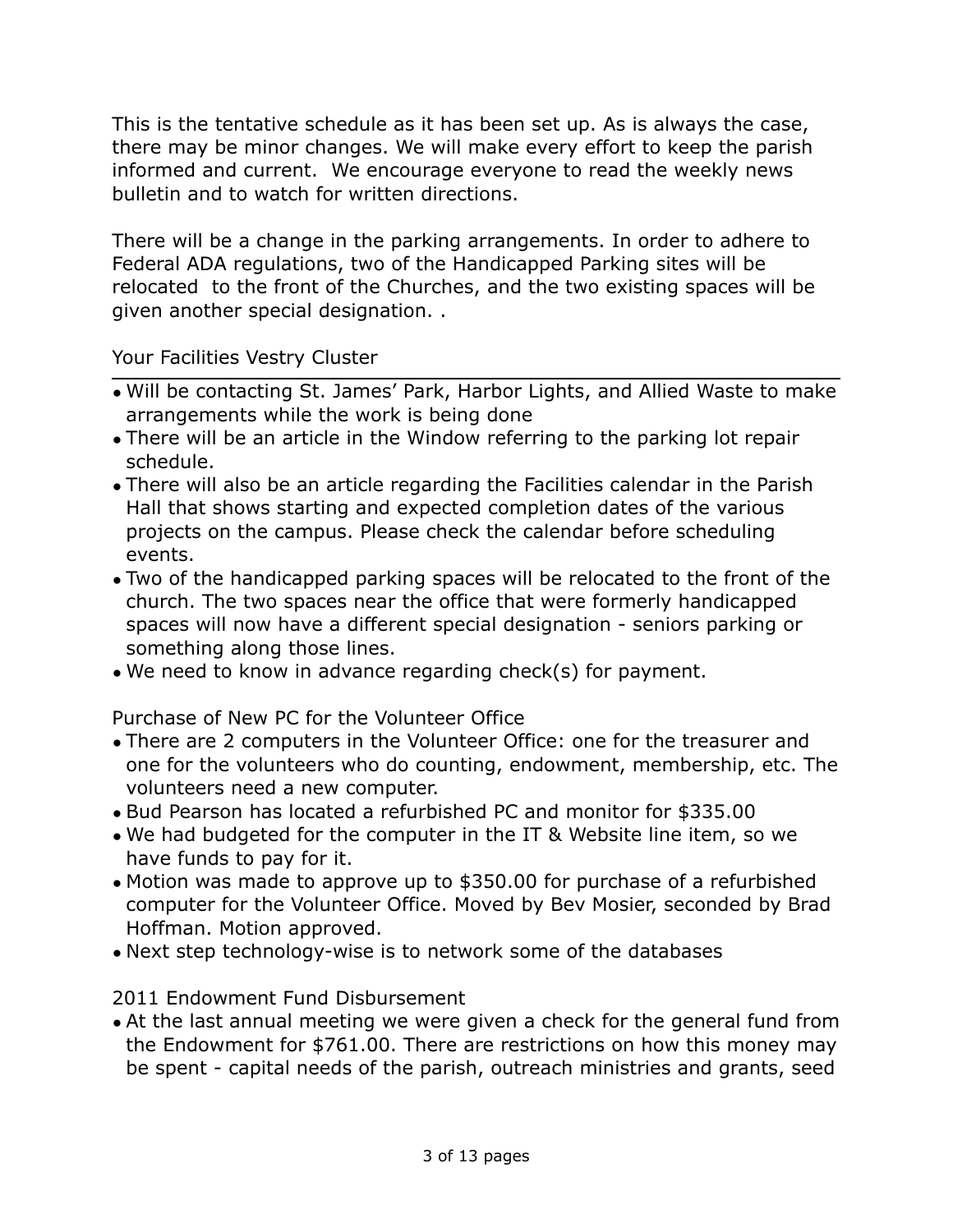money for new ministries and special one-time projects, and such other purposes as specifically designated by donors.

- Think about how to spend the money, and bring your suggestions to the next vestry meeting.
- Some suggestions mentioned at this meeting are: outreach, capital improvements, fans in the Big Church, sacred space lunches, carpet, seed money for deaf ministry, adult education (if new project).

Lori's Moving and Cleaning Costs

- Lori's moving date in July 27th.
- We have budgeted \$2000 in Special Interest Rector Relocation for moving expenses
- Lori will be hiring a professional mover (costing approximately \$1000 or less) and a professional cleaning service to clean her old house.
- Motion was made to approve up to \$2000 from Special Interest Rector Relocation to pay for Lori's moving expenses and cleaning her old house. Moved by Bob Bynum, seconded by Donald Razzolini. Motion approved.

CLUSTER REPORTS

Communication and Evangelism Cluster report, July 2012

- 1. The brown, general purpose sign has been revised so that the font is larger. It will go up to replace the VBS sign once the sign-ups are all in.
- 2. The web statistics are attached.
	- a. About 17% of our web traffic is mobile based, which is higher than one might anticipate.
	- b. In the last month, the newsletter has been downloaded 79 times.
	- c. Each weekly sermon podcast saw on average 6 downloads (we have about 24 subscribers to the feed).

Respectfully submitted, Valle Brokes, Mike Scrutton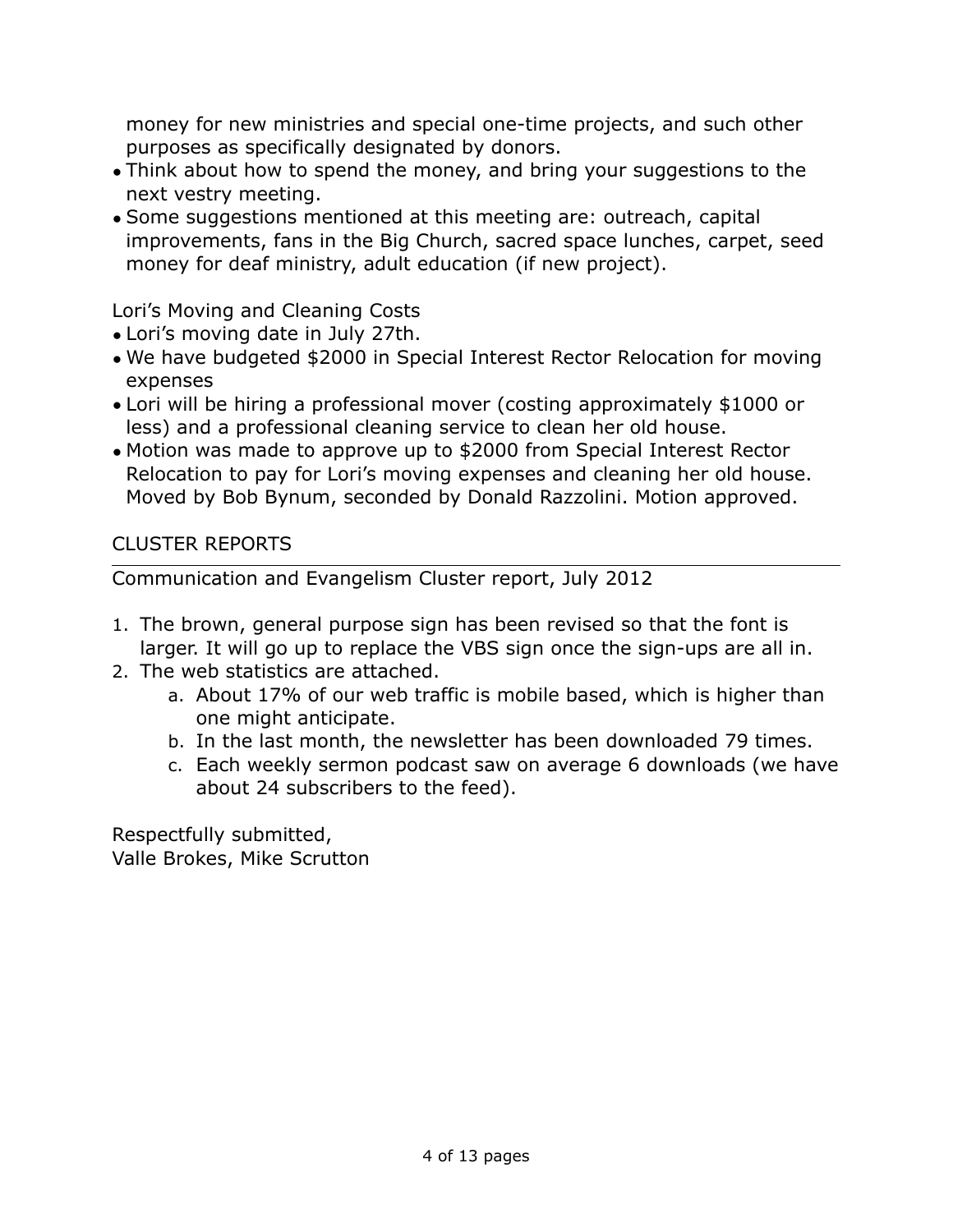#### My Dashboard

Jun 14, 2012 - Jul 14, 2012 -

| Email BETA<br>+ Add Widget<br><b>Share Dashboard</b> | Export $\sim$                            |               |                         |                                |                                  | <b>Delete Dashboard</b>           |  |
|------------------------------------------------------|------------------------------------------|---------------|-------------------------|--------------------------------|----------------------------------|-----------------------------------|--|
| <b>Daily Visits</b><br>收                             | Avg. Time on Site<br>森                   |               |                         |                                | Time on Site by Country<br>烧     |                                   |  |
| <b>O</b> Visits                                      | Avg. Visit Duration                      |               |                         | Country /                      | <b>Visits</b>                    | Avg. Visit                        |  |
| 40                                                   | 00:06:40                                 |               |                         | <b>Territory</b>               |                                  | <b>Duration</b>                   |  |
|                                                      |                                          |               |                         | <b>United</b><br><b>States</b> | 400                              | 00:01:58                          |  |
|                                                      | 00:03:20                                 |               |                         | Russia                         | 6                                | 00:00:19                          |  |
|                                                      |                                          |               |                         | Germany                        | $\overline{4}$                   | 00:00:27                          |  |
| <b>Jun 22</b><br><b>Jun 29</b><br>Jul 6<br>J         | Jun 22<br>Ju.,                           | <b>Jun 29</b> | Jul 6                   | India                          | 4                                | 00:04:30                          |  |
| <b>Unique Visitors</b><br>森                          | Pages/Visit                              |               |                         | France<br>寮                    | $\overline{2}$                   | 00:00:00                          |  |
| 304<br>$\sim$<br>% of Total: 100.00% (304)           | 2.11                                     |               |                         | Philippines                    | $\overline{2}$                   | 00:00:11                          |  |
|                                                      | Site Avg: 2.11 (0.00%)                   |               | mu                      | Australia                      | 1                                | 00:00:00                          |  |
| <b>New Visits</b><br>资                               | <b>Mobile Visits</b>                     |               |                         | Brazil<br>烧                    | 1                                | 00:00:00                          |  |
| 228                                                  |                                          | <b>Visits</b> |                         | Canada                         | $\mathbf{1}$                     | 00:00:00                          |  |
| % of Total: 100.00% (228)                            | <b>Mobile</b><br>No                      | 359           | <b>Pageviews</b><br>789 | Colombia                       | 1                                | 00:00:00                          |  |
| <b>Traffic Types</b><br>资                            | Yes                                      | 77            | 131                     | City                           |                                  | 烧                                 |  |
|                                                      | Newsletter Hits (Goal1 Completions)<br>森 |               |                         | City                           | <b>Unique</b><br><b>Visitors</b> | <b>Unique</b><br><b>Pageviews</b> |  |
|                                                      | 79                                       |               |                         | Fremont                        | 81                               | 238                               |  |
|                                                      | % of Total: 100.00% (79)                 |               |                         | San<br>Francisco               | 36                               | 96                                |  |
| 41.74% organic                                       |                                          |               |                         | San Jose                       | 15                               | 33                                |  |
| 182 Visits                                           |                                          |               |                         | Oakland                        | 14                               | 25                                |  |
| 32.11% referral<br>140 Visits                        |                                          |               |                         | <b>Union City</b>              | 12                               | 15                                |  |
| 21.78% direct                                        |                                          |               |                         | (not set)                      | 9                                | 9                                 |  |
| 95 Visits                                            |                                          |               |                         | <b>Newark</b>                  | 8                                | 19                                |  |
| 4.35% paid<br>19 Visits                              |                                          |               |                         | Hayward                        | 6                                | 14                                |  |
|                                                      |                                          |               |                         | Santa Clara                    | 5                                | $\overline{7}$                    |  |
|                                                      |                                          |               |                         |                                |                                  |                                   |  |

Faith Formation Cluster Report July 2012

Youth and Children

Youth – Mike and Jan Scrutton

We have 28 kids signed up for VBS and over 20 volunteers involved in some way during the week. The next couple of weeks will be hard work but it has been great this year to have some volunteers really take on and develop some of the craft activities.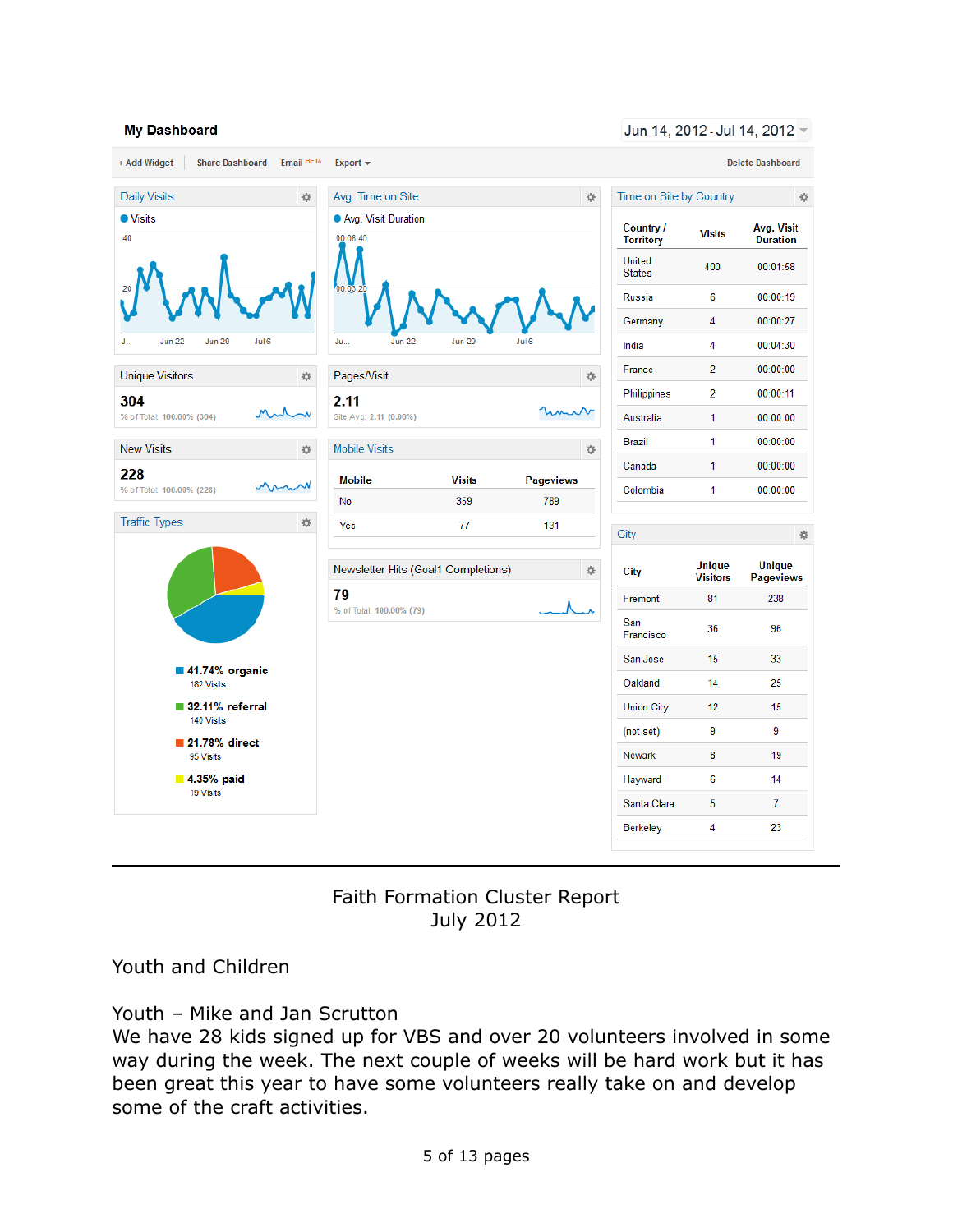Youth group is on a summer break although some of the kids are working on VBS and they are trying to get together to do a skit on vbs Sunday. August-October will be the run up to confirmation. Each of them will need to make their own decision. We are developing a schedule beyond November which we hope will include a visit to a Vestry meeting.

#### Sunday School

Sunday school is out for the summer. The continuing teachers from the past year are going to meet at the end of July to plan for the Fall.

#### Adult Faith Formation

We had no meeting in July and our next meeting is August 6. Most classes are set for the fall. Just a couple of open dates - October 21 and Nov 4.

Of note - Bev Mosier is teaching American Sign Language at 9:15 on Sunday mornings (started June 24) and a second class on Monday evenings at 7 PM. The classes end August 12th (Sunday) and 13th for the Monday class. I think the participants are struggling a bit, but Bev is making the class fun. It's just like learning a second language. And us old folks have trouble learning a new language. But we are working hard. And kudos to Bev for teaching the classes.

#### \*\*\*\*\*\*\*\*\*

Vacation Bible School (VBS)

- From Jan Scrutton: Mike & I are working on a church kids blog which Lori & I will look at next week. If we like it it will go live for VBS week and I will post daily. I will also sign parents up to receive the info (with a nice note telling them how to unsubscribe if they want to) The long term intention is to use it for Sunday School and a link on the website will mean our kids work is out there for people to see, along with a history of recent activities.
- We have 28 children signed up, and 20 volunteers for VBS
- Jennifer Carini is helping with music this year
- Sunday after VBS will be VBS Sunday. Lori will preach about the activities during the week. At the 10:30 service we will show pictures, and at 8:00 service we will show crafts. The children will also be signing a song.

#### FACILITIES REPORT - JULY 2012

Withe the Advent of the Summer Season, much of the efforts of the Facilities Cluster have been or are being directed toward heavy duty maintenance or restoration projects. The monthly work parties and on going maintenance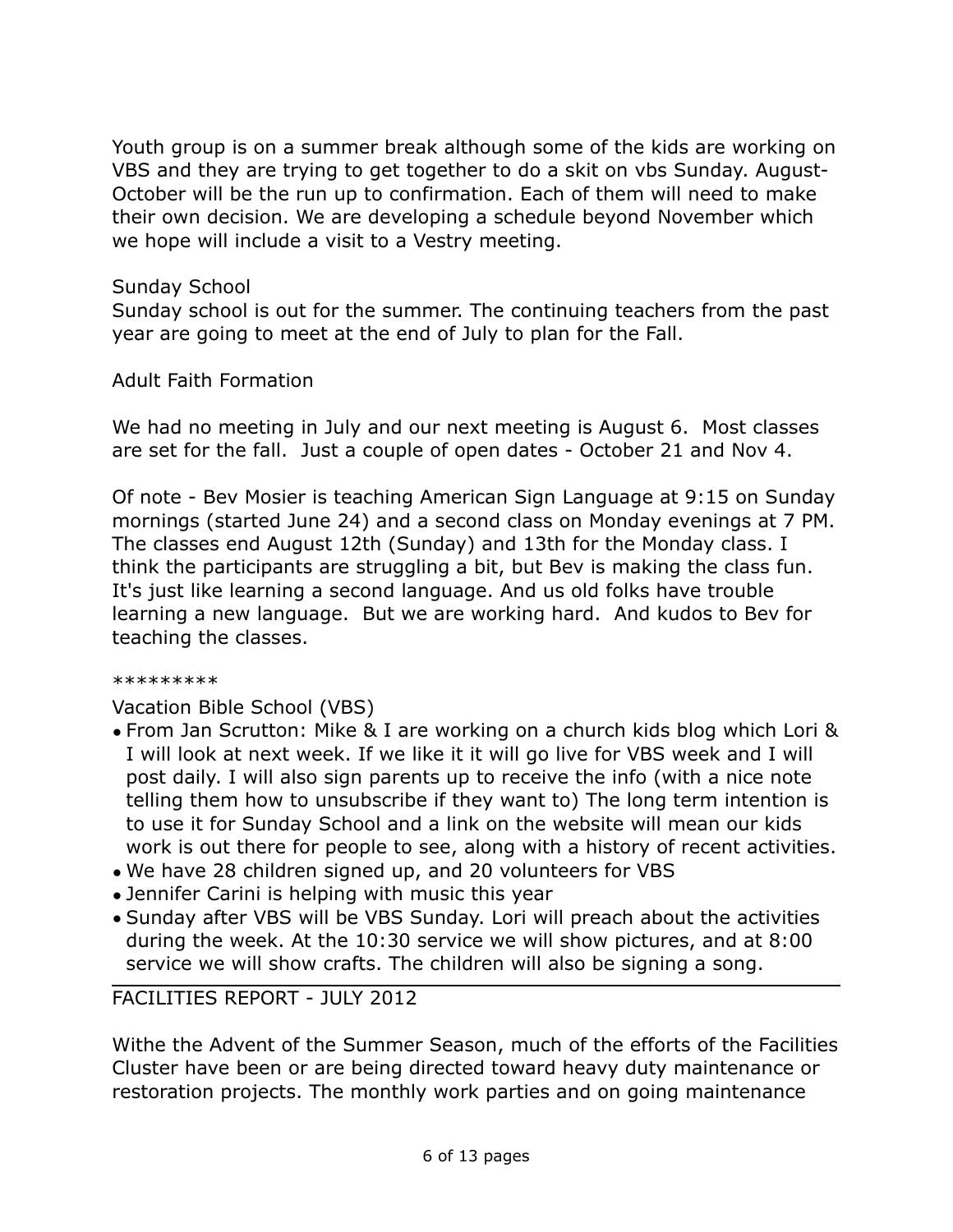keeps the campus and its facilities in serviceable condition and appearance. The projects that have received special efforts are:

**THE PATIO** - The restoration and refurbishing of the patio was initiated on July 2nd. The concrete curbs and mowing strip were done after July 4 and the project was completed on Friday, July 13. An inspection with the Contractor will be made,and when ultimately completed to our satisfaction, the Bill will be paid. This project has taken a great deal of effort and attention by Brad Hoffman. Cost \$8543

**THE PARKING LOT** - Five paving firms responded to the Request for Proposal in one way or another. The successful proposal was submitted by Black Diamond Paving . The Coordinator from the company (Rich Simpson) met with the St. James Lead Team and Facilities Cluster to respond to and clarify any questions. A contract was signed for the repair and restoration of the Parking Lot and the appropriate paperwork has been received. The work is tentatively scheduled to be done in August, the dates will be scheduled this week. We will be notifying the parishioners as the schedule and work progress; and will notify the homeowners of St. James Park, Harbor Lights Church, and other affected organizations.

**LITTLE CHURCH** - The Facilities Team and the Little Church Restoration Committee met with an Engineering firm on Friday, July 13 to inspect and evaluate the structural integrity, and general condition of the Little Church. A comprehensive written report will be submitted to the Committee within a few weeks.

**BLINDS** - The venetian Blinds in EB 1 have been over stressed and do not function properly. The blinds were purchased from "Three Day Blinds" and are still under warranty. We are in contact with the manufacturer and are endeavoring to get repairs made.

**COURTYARD QUESTION -** The question has been raised regarding the possibility of replacing the grass in the Courtyard with sod. The grass are is currently uneven and there are some sunken areas. It has been proposed, by a parishioner, that replacing the grass with sod could be a work party project, and would offer the opportunity to level the area and repair the sunken areas, and improve the overall appearance. The cost of the proposal would be less than \$100.

We thank all the members of the Parish who have volunteered and put forth the effort toward maintaining and improving our facilities. Bud Spalding and Brad Hoffman, Facilities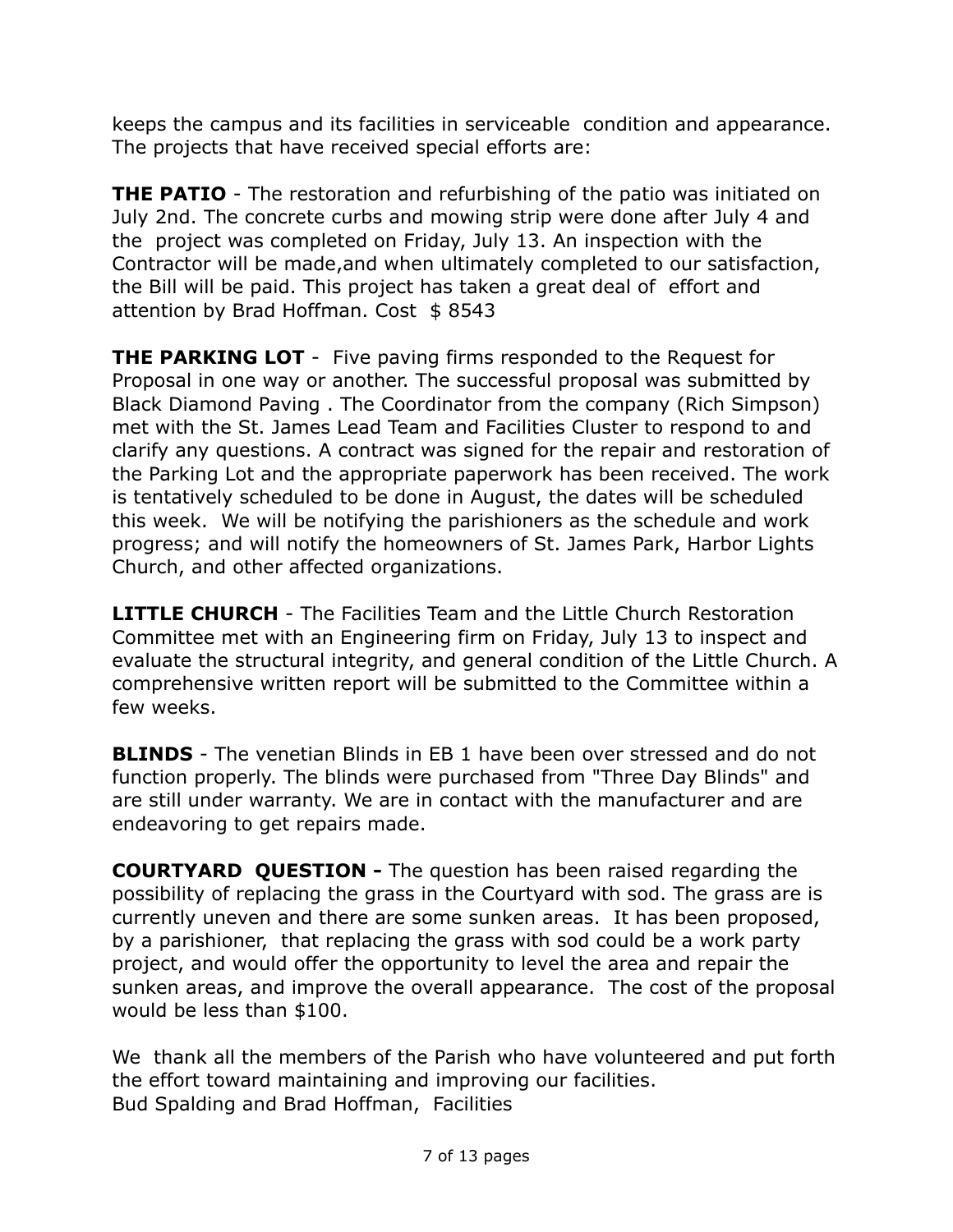\*\*\*\*\*\*\*\*\*

- The "Three Day Blinds" in EB1have been repaired under warranty and are back up.
- Contemplating sod in the grassy area around the patio. It would give us the opportunity to level out the area. One of our parishioners has said he can get it done through the work party for less than \$100.
- When will the storage container be painted? Laura has talked with Gregg Feeney about it.

Cluster Report Parish Life - July 2012 Submitted by: Donald Razzolini and Bob Bynum

## Goals for 2012

#### A. On-going

- a. Continue support in the following areas…
	- Kitchen
	- Congregational Outreach
	- Congregational Activities…
		- 1. Receptions & Memorials
		- 2. Special Events lead by outside sources

#### Current Projects & Activities

- St. James' Day celebration 2012
	- Date: Sunday July 22, 2012 only one service will take place at 10:00
	- The theme for this year is "Family Fun Faire" festivities begin directly after the 10a service throughout most of the campus
	- The PL team and PL team assistant Penny Trant have a "plan of action" in place and will be coordinating the details "BIG" and "small" both behind the scenes and leading up to and beyond once the event begins
		- Bob is coordinating the set-up& clean-up detail
		- Donald is coordinating the game & overall flow details
		- Penny is coordinating food/drink placement & overflow
	- On hand for the Event...
		- 250 heavy duty plates and approx. 200+ silverware packets (knife, fork, napkin, salt/pepper)
		- dozen each  $1^{st}$   $2^{nd}$   $3^{rd}$  place ribbons (7 of each with Happy Face pins attached for easy display/wear)
		- 96 assorted participation pins for ALL participating ages 0-100+
		- Games for everyone's expertise from athletic to mind puzzles to teamwork to indulgence (for further details please see the event overview attached)
		- Face Painting Artist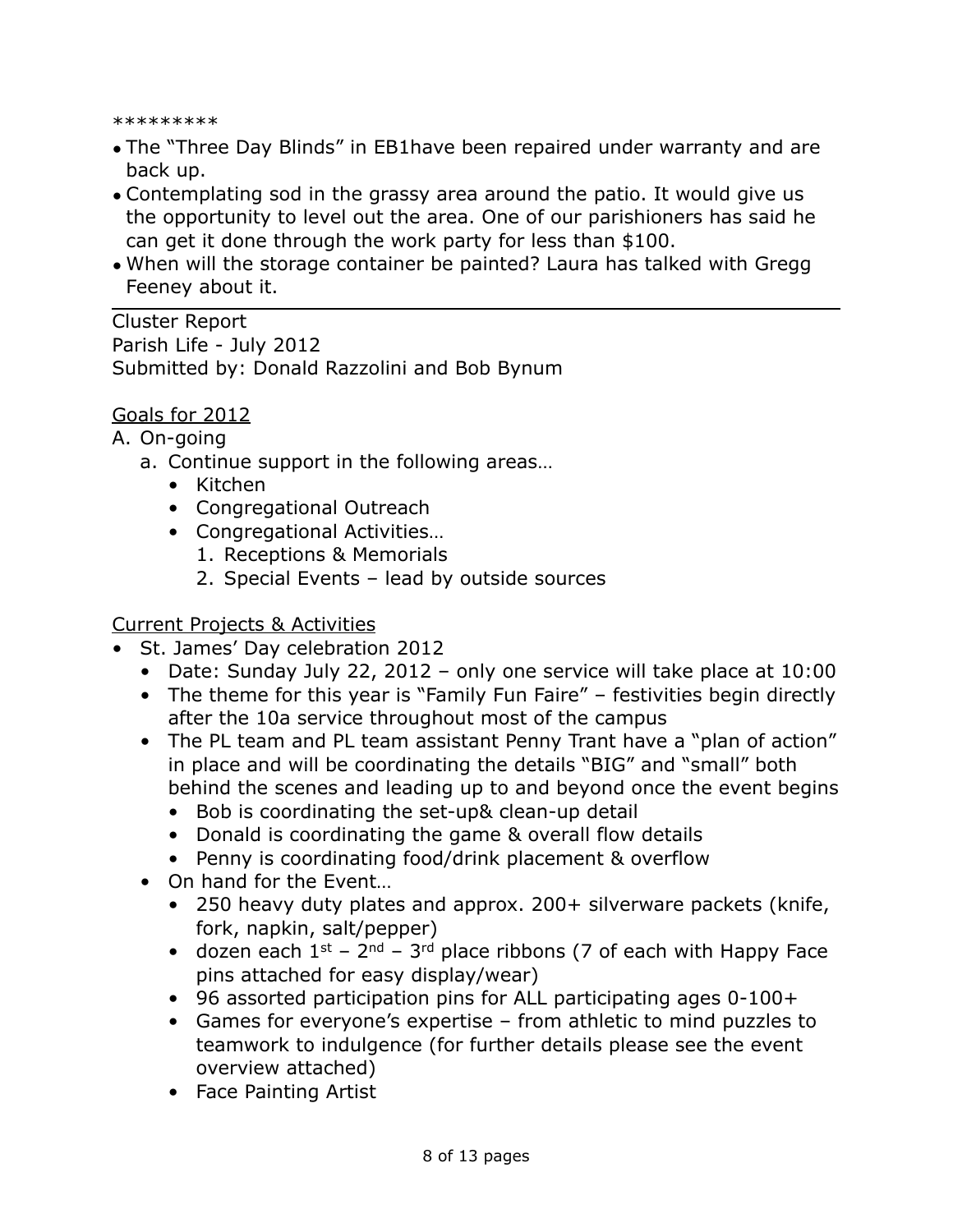- Items Awaiting materialization (IE: still needed)
	- Short some crew members for setup and cleanup but as per usual St. James' fashion plan and they will come (better late than never)
	- The signups for food is a bit lacking but St. James' loves a good potluck and I am sure there will be plenty of food and then some again as per usual

# Projects & Activities - Updates

- Father's Day Goes Green for 2012
	- Assorted Key Chains and Blessings were given to Father's and "pseudo"- Fathers of the congregation
		- Key Chains consisted of… Mt. climbing style chains in assorted colors and useable mini-toolbox style items such as hammers, wrenches, and pliers
- Grad Day Event 2012
	- Graduate information forms were completed by congregation members identifying 14 graduates for the St James' 2012 graduate class this year
	- An article listing all 14 graduate names and achievements was noted the July2012 "Window"
	- A larger version of the article in poster format was displayed in the Parish Hall near the refreshment table
	- It was decided to forego the grad-cake(s) this year due to cake being available/distributed in recognition of Ruby Pike's last day as well as ice cream being available/consumed at the Ice Cream Social event honoring those who volunteer their extraordinary time and talent to make our parish the special place it is

# Upcoming Events

- Feast of St. James' July 22
- Men's Trip July 26 thru 29
- Ladies Flatlanders Sept 6 thru 9

#### \*\*\*\*\*\*\*\*\*

- There will be participatory buttons that everyone will receive, and ribbons for first, second, and third prizes for the games
- Unable to get the pies for the pie eating contest, so it's now a Hostess Cake eating contest (with Twinkies and Ding Dongs)
- Jan Scrutton has provided a large jar of jelly bean pieces for people to guess the number of pieces. Closest guess wins the jar and its contents.
- Vestry members should bring drinks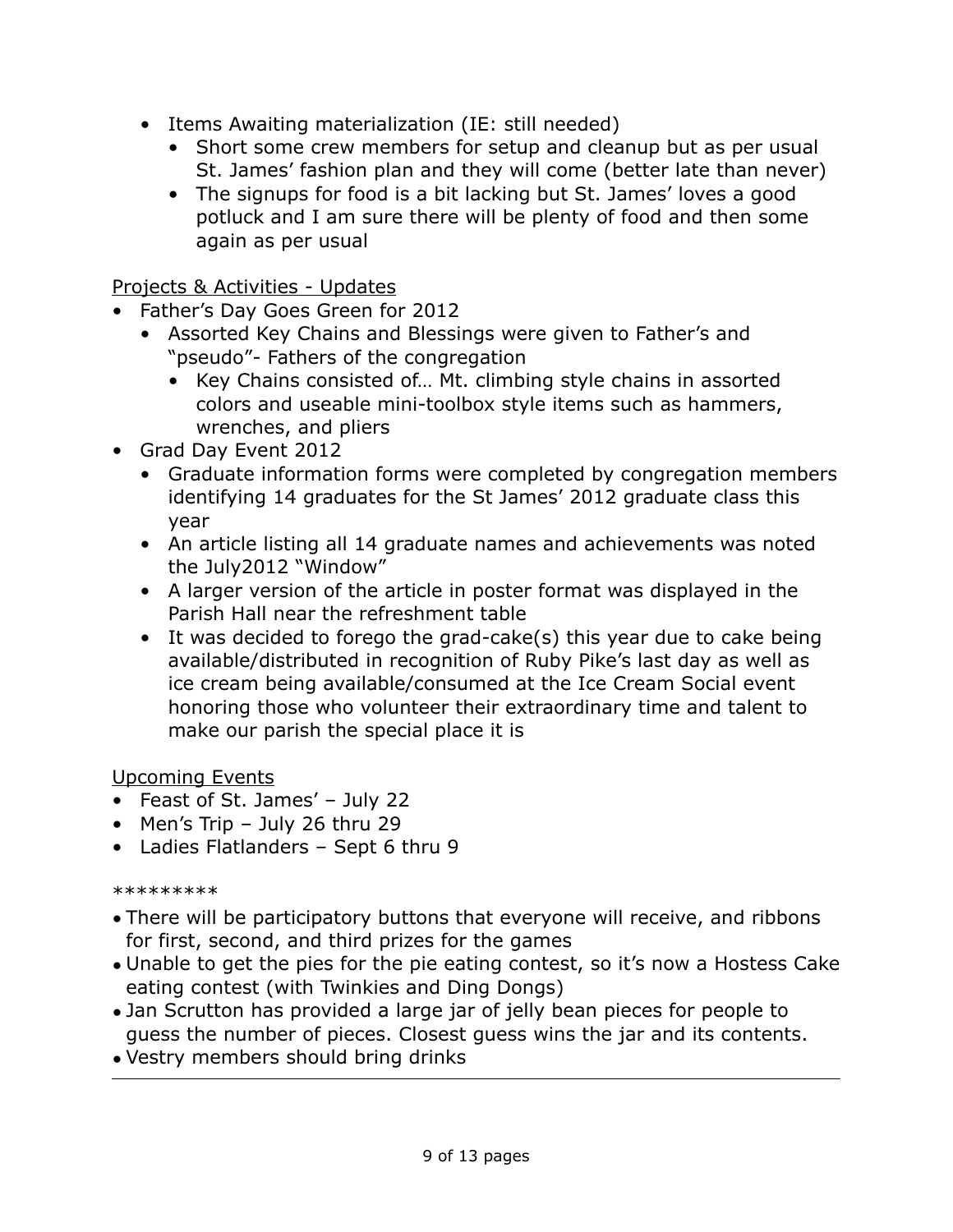Social Ministries and Congregational Care Vestry Report for July, 2012

1- Gregg Feeney reports that we have been asked to participate in helping with another Home Warming Family. We will be sponsoring this family with Corpus Christi, Newark First Presbyterian, First United Methodist, and possibly Harbor Light. We will contribute \$400 towards needed of of \$1600. Greg has already submitted the check request and documents for our approval.

2- Bev Mosier is four weeks into her ALS classes, being held Sunday AM, and Monday PM. We are not likely to ever be as fluent as we wish, but Bev has been giving her students, a true gift of having at least a minimal ability to communicate with those in our deaf community. A big thank you to Bev.

3- St James is now fully engaged in the Sacred Space Ministry in Hayward. Many hands have already helped prepare food, Bev was able to oversee our visit on July 8, and John T came to visit St James last Sunday. We are blessed to be able to take part in this new ministry.

Respectfully Submitted Gary Gearheart

\*\*\*\*\*\*\*\*\*\*

- We are doing the shoe outreach again this year.
- We are supporting another Home Warming family, with a few other churches. The family has moved into their new home today. Our part is \$400, to help with the family's deposit, to come out of Special Interest Home Warming.
- Motion was made to approve \$400 to go towards our Home Warming ministry, to come out of Special Interest Home Warming. Moved by Brad Hoffman, seconded by Donald Razzolini. Motion approved.
- \$190.00 was donated by several parishioners to the family of Cabrillo Cafe. The family is now working out of Norman's Cafe.

Lead Team Report July 19, 2012

Lori has closed escrow on a home in Newark. Yay!

The parish survived Lori's vacation with a minimum of disruption. One pastoral issue arose with Jan Pearson's hospitalization, and the Rev. Bob Dobbin was contacted and he responded to the family.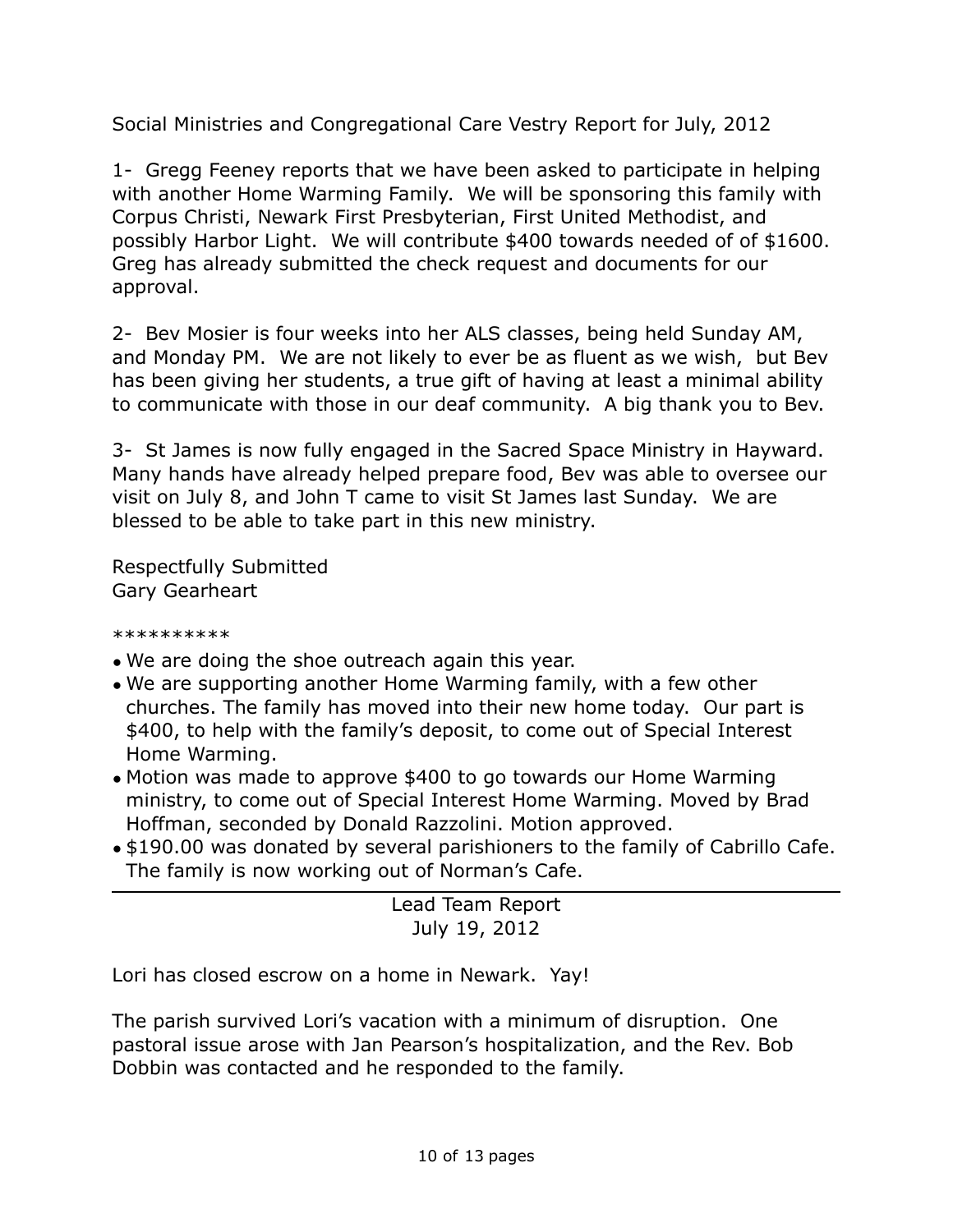Deanery update:

The deanery has narrowed down the choices to three, for the Episcopal Charities grant. They are: ABODE, FESCO (Hayward family shelter), and Big Heart Wellness Center at St Bart's. A representative from St. Anne's, St. Bart's, and Alice Johnson from St. James' will do the final interview with ABODE.

A general report on the Schader Fund will be in the August Window along with the chart showing the priorities chosen by the congregation.

On June 28 the lead team met with the facilities cluster and Black Diamond Paving to discuss the specifics of the parking lot project and sign the contract.

The structural inspection of the Little Church was done last week. We should have the written report in approximately three – four weeks.

Respectfully submitted, Janet Fischer Laura Winter Lori Walton

\*\*\*\*\*\*\*\*\*\*

• Deanery update - Scott Whitaker is working on the interviewing with the Wellness Center in Livermore.

Rector's Report Vestry Meeting, July 19, 2012

# **Worship**

Worked with Mandy de Mesa and Armando Manlutac of the Philippine Independent Church to plan the Feast of St. James' Service. The service will include two musical pieces in Tagalog (communion hymn and Lord's Prayer). We will also have members of the P.I.C. serving as an EM and a Lector, and Mandy will officiate.

Welcomed Carol Cook as Preacher and Presider for the July 8 and 15 service.

Celebrated another Sacred Space service in Hayward.

Thanked all of our volunteers on Volunteer Appreciation Sunday, June 24. Also said good-bye to Ruby Pike and congratulated graduates that same day.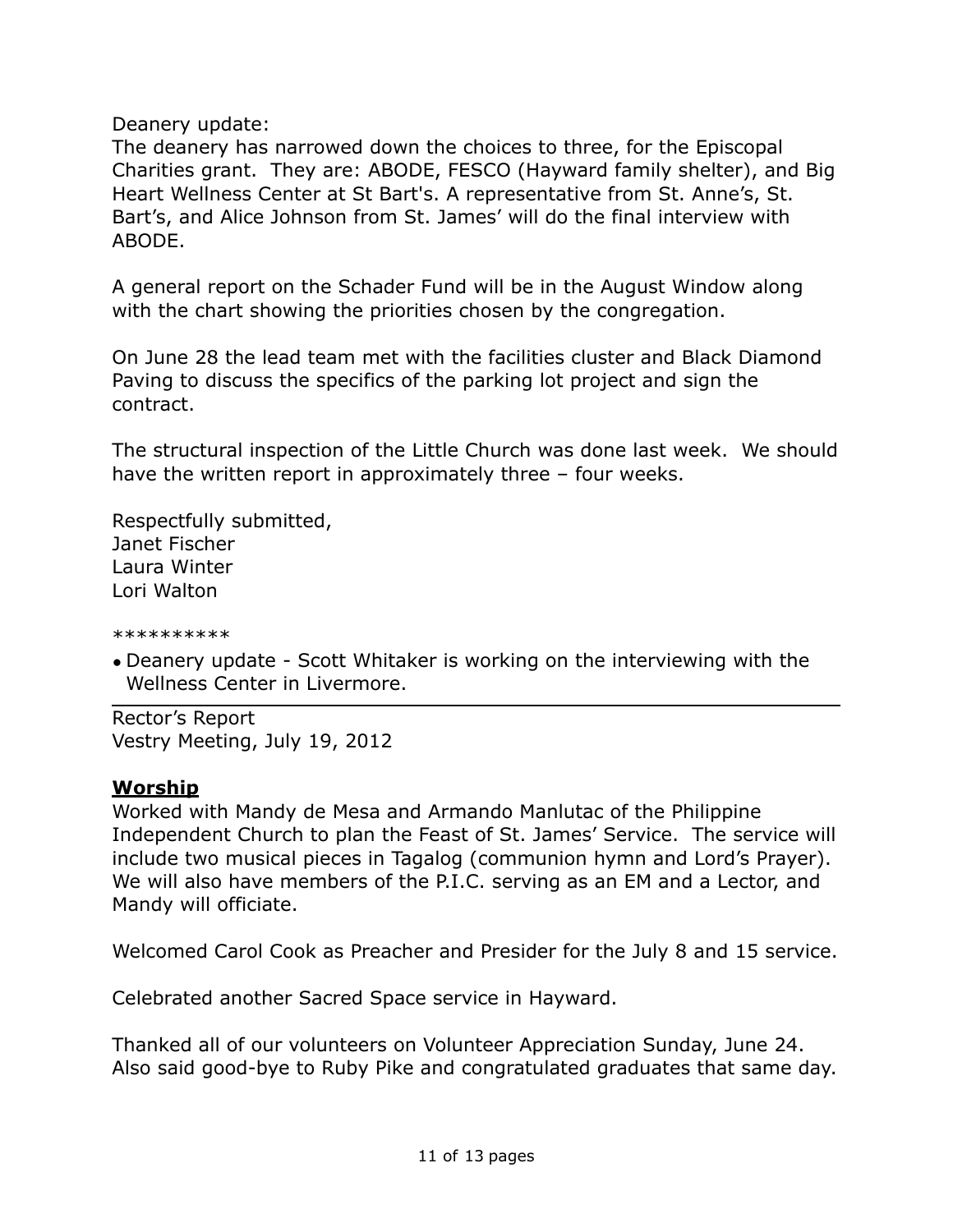Worked with Jennifer to plan music and secure a substitute organist when she is out on July 29.

## **Children & Youth**

As we get closer to the launch, attended a handful of VBS meetings and discussions with Jan Scrutton.

# **Welcoming / New People / Evangelism**

Met with Lea Marie Ave', chair, and Donald Razzolini, co-chair, to discuss the specifics of the Welcoming Committee.

Continuing to schedule coffee with new(er) people to help them feel more connected.

# **Pastoral Care**

Attended to Jan Pearson while she's in the hospital. A huge thank you to Bob Dobbin, deacon, for responding while I was away. Met with a few parishioners regarding pastoral concerns.

## **Facilities**

Met with the Facilities Cluster and Black Diamond to review the parking lot project.

# **Other**

Attended a colleague group and a rector's meeting.

Continuing with Spiritual Direction.

Attended the memorial service of the Reverend Judith Dunlop at Grace Cathedral.

Attended the installation of Joyce Perry-Moore as the rector of St. Bartholomew's in Livermore.

Meeting with Bev Mosier to catch up on the American Sign Language classes that I missed while on vacation.

Was on vacation from July 1 through July 15.

\*\*\*\*\*\*\*\*\*\*

- On September 16, at 2 pm in Castro Valley, Lori, Janet and Laura will be meeting with other rectors and wardens to talk about the January vestry retreat. Lori will advocate for better sleeping arrangements.
- Jan Pearson has been in the hospital. She is doing well and anticipates going home next week.
- Lori will be on vacation from August 26 through September 1. Jim McLeod is scheduled to preach.